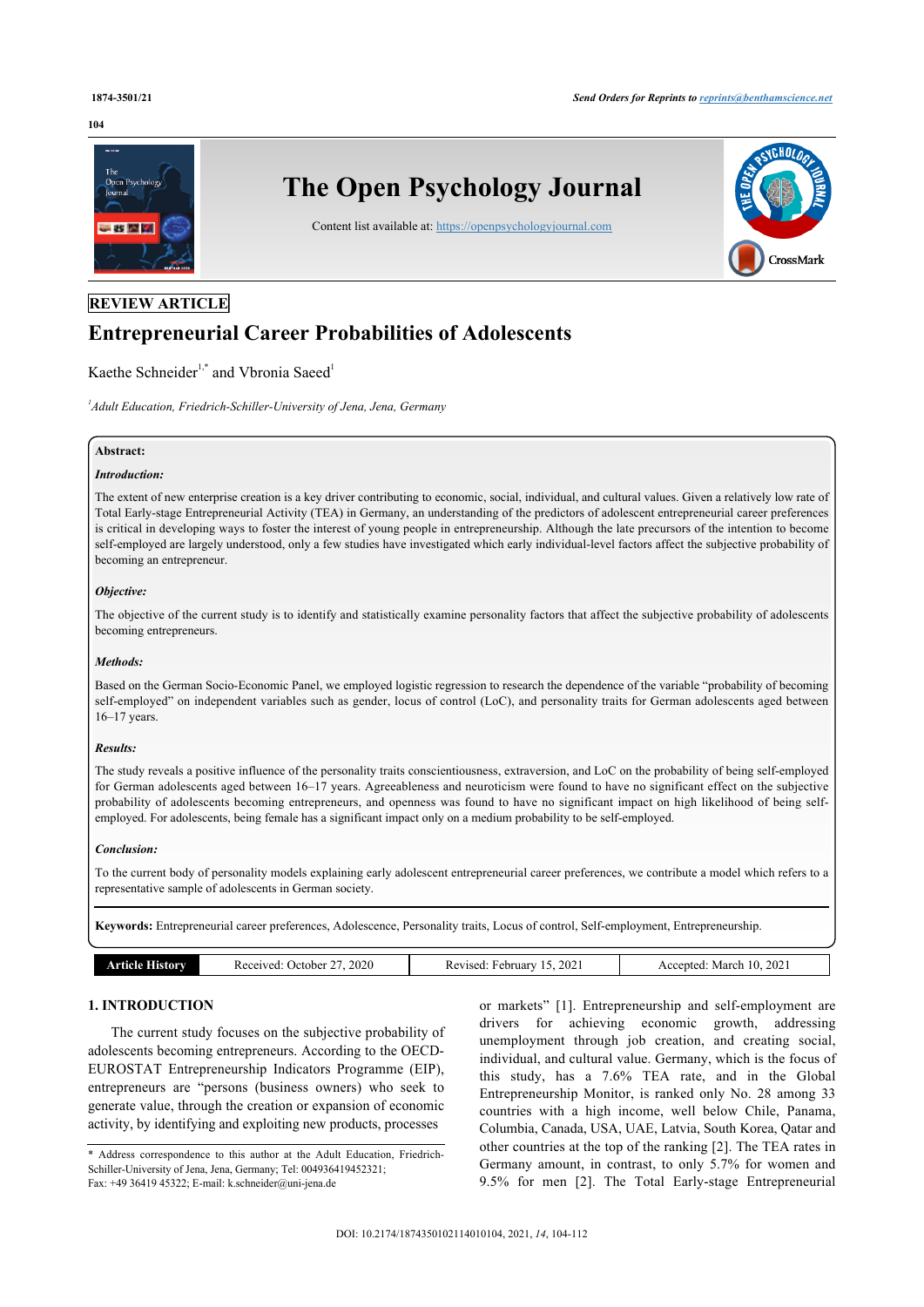Activity Rate (TEA) is a key indicator of the level of new enterprise creation, which includes people in the process of starting a business (nascent entrepreneurs), and those running a new business beyond the nascent phase (three months), but before the established business phase (three and a half years).

As there is empirical evidence for the decreasing probability of entrepreneurship with respect to age [\[2](#page-7-1), [3\]](#page-7-2), the developmental aspect of entrepreneurial competence growth [[4](#page-7-3), [5](#page-7-4)], and the gender gap in entrepreneurship [[6\]](#page-7-5), it is critical to promote the entrepreneurship of young people in Germany, especially of young women. An understanding of the predictors of adolescent entrepreneurial career preferences is needed to foster the interest of young people in entrepreneurship. Besides context-level factors, such as economic climate, there are individual-level factors (*e.g*., personality traits) that also affect career preferences.

Obtaining a better understanding of individual-level factors explaining entrepreneurial career preferences of young adults has been a major focus in educational and psychological research in the past decade. However, most studies that investigate how to get young adults engaged in entrepreneurship refer to late precursors of the intention to become an entrepreneur, such as student age [\[7](#page-7-6) - [10](#page-7-7)]. The few studies presented to us which focused on early individual-level predictors, such as entrepreneurial personality, were related to specific samples, for example, a British representative sample [[10\]](#page-7-7), a sample of gifted California children born between 1903 and 1916[[11\]](#page-8-0), and a sample from a single Federal State in Germany[[4](#page-7-3)]. Among these studies, there was no study referring to the influence of gender, although a gender gap in entrepreneurship and personality was widely acknowledged [[12,](#page-8-1) [6\]](#page-7-5).

For the German ecosystem as a whole, possible genderrelated predictors of early entrepreneurial career intention have still not been studied. A study conducted in 2012 by Obschonka *et al*.[[13](#page-8-2)] stated that entrepreneurship-prone personality profiles are regionally clustered in Germany. Therefore, a study of the entire German ecosystem is critical for developing nationwide gender-sensitive educational policy.

The purpose of this paper is to investigate what early personality factors affect the subjective probability of becoming an entrepreneur for German adolescents aged between 16-17 years. The background is the developmental aspect of entrepreneurship and the gender gap in entrepreneurship and personality. The objective of the study is to investigate, using data from the German SOEP, whether already at age 16-17, gender, dispositional traits, and locus of control predict the subjective probability of becoming an entrepreneur. Achieving an understanding of the key predictors is urgently needed and will be invaluable to solve a wide range of problems, *e.g.,* developing scientifically supported educational models and gender-sensitive educational policies, unlocking adolescents' entrepreneurial potential, and addressing young people's unemployment.

# **2. LITERATURE REVIEW AND HYPOTHESES**

There is increasing interest in explaining the career choice of entrepreneurship. Most studies that explain entrepreneurial

career selection refer to late precursors of the intention of becoming an entrepreneur, for example, student age [\[7](#page-7-6) - [10](#page-7-7)]. Studies of this type have been conducted in different countries and showed the relevance of the theory of planned behavior in explaining the intention to become self-employed, especially an entrepreneur [\[7](#page-7-6) - [10](#page-7-7)]. For example, following Alharbi, Almahdi, and Mosbah [[7\]](#page-7-6), the intention of university students to become self-employed was positively and significantly associated with attitudes to self-employment, subjective norms, and perceived behavioral control. The attitudes of university students to self-employment, their subjective norms, and perceived behavioral control significantly interact in a positive way with their intention of becoming self-employed. Attitudes also predict preferences in a significant manner [[7](#page-7-6)].

However, there has not been very much research on the early predictors of the intention to become an entrepreneur [[14](#page-8-3)]. Regarding the individual-level factors of the early predictors, Schmitt-Rodermund *et al.* [[11\]](#page-8-0) found in a secondary investigation of the Terman Longitudinal Study that personality traits at age 12 and characteristics of the parental context are precursors of early entrepreneurial competencies that are predictors of entrepreneurship-prone occupational interests by the age of 13. Early entrepreneurial competencies are operationalized by roles and positions in clubs, as well as inventions. The entrepreneurship-prone occupational interests experienced at age 13 are related to the entrepreneurship-prone career goal at the average age of 27, predicting an entrepreneurship-prone occupation. The personality construct is based on the Big Five model proposed by McCrae and Costa [[15](#page-8-4)]. The entrepreneurial personality predicts early entrepreneurial competencies and is characterized by higher conscientiousness, extraversion, openness, lower neuroticism, and agreeableness[[11](#page-8-0)]. The secondary investigation of the Terman Longitudinal Study considered a sample of girls born in California between 1903 and 1916.

Among the studies analyzing the early precursors of entrepreneurship in a life span approach to human development, Schoon and Duckworth [[10\]](#page-7-7) extracted data from the 1970 British Cohort Study (BSC70). The authors examined a representative sample of 6,116 cohort members from birth to age 34 who were in full-time employment. Social skills at age 10 and entrepreneurial intention expressed at age 16 were found to be predictors of entrepreneurship at age 34. Schoon and Duckworth define entrepreneurship as the status of being self-employed and owning a business [\[10](#page-7-7)].

A German study was conducted in the Federal State of Thuringia (Thuringian Founder Study) in 2008 and 2009 by Obschonka *et al.* [\[5\]](#page-7-4). The study showed that recalled early entrepreneurial competence in adolescence predicted business idea generation in a sample of German scientists with an average age of 38.6. Outcomes were mediated by entrepreneurial human and social resources. Human entrepreneurial resources were assessed by focusing on prior entrepreneurial experience, and social resources were evaluated using the number of business contacts and respondent contacts with research partners in the industry. Early entrepreneurial competence, also positively correlated with entrepreneurial personality, predicted entrepreneurial human and social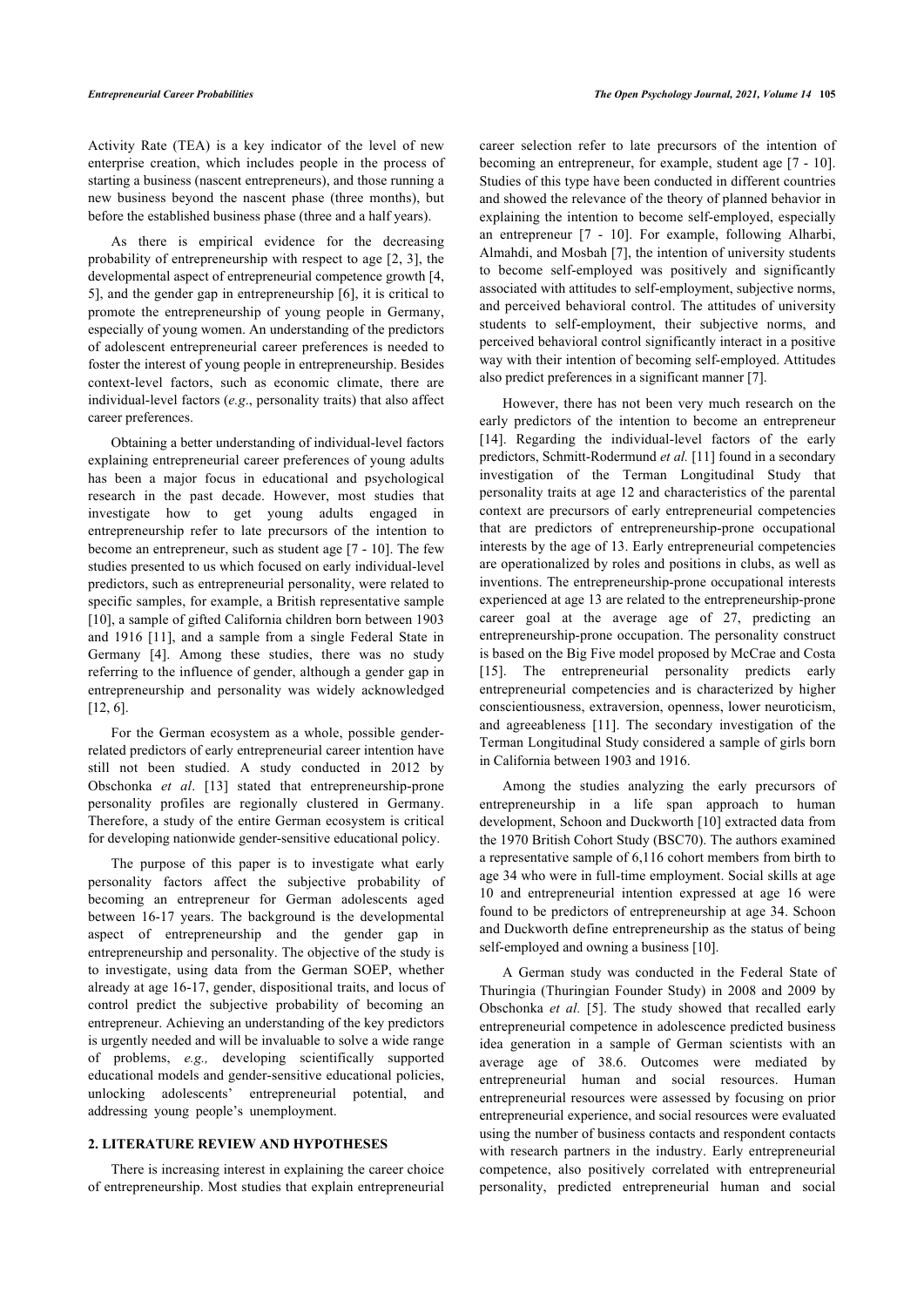#### resources[[5](#page-7-4)].

Utilizing data from the British Cohort Study and the Thuringia Founder Study (Germany) in a two-study analysis, Obschonka *et al.* [\[14\]](#page-8-3) found for Britain as well as for Thuringia, a German Federal State, that social competencies predict entrepreneurship in young adulthood: For the British study, early social competencies positively predicted entrepreneurial status at age 34 in terms of creative class occupations, which was the focus of this study. In the study derived from the Thuringian data, early entrepreneurial social competencies referring to leadership and commercialization activities in adolescence at age 14 or 15 positively predicted the entrepreneurial intentions of German scientists. Moreover, an entrepreneurial personality profile positively predicted the intention to start a business. Obschonka *et al.* [[14\]](#page-8-3) emphasized that after controlling family background and personality (British study: locus of control, self-esteem, and academic attainment; Thuringian study: entrepreneurial personality profile), in both studies, social competencies remained a significant predictor, indicating that the relationship between social competencies and entrepreneurship cannot be fully explained by these variables[[14\]](#page-8-3).

With regard to the gender gap in self-employment, there is empirical evidence that personality traits [[12\]](#page-8-1) and self-efficacy [[16\]](#page-8-5) vary depending on gender. Both variables are said to interact with entrepreneurship [[6](#page-7-5)]. Consistent with these results is the finding that across the US, Germany, UK, and Australia, males score higher on the entrepreneurship-prone personality profile, which predicts self-employment [\[6\]](#page-7-5).

Given the findings of the presented studies regarding the relationship between gender and (entrepreneurial) personality, on one side, and gender and the intention to start a business, on the other, it is to be expected that in Germany, personality and gender will also predict early entrepreneurial career probability. To investigate the early role of personality and gender in differences among entrepreneurial career probabilities, we base our theoretical framework on personality theories. Hereby, we refer to the theory of McAdams and Pals [[17\]](#page-8-6). They conceptualize personality "*as (a) an individual's unique variation on the general evolutionary design for human nature, expressed as a developing pattern of (b) dispositional traits, (c) characteristic adaptations, and (d) self-defining life narratives, complexly and differentially situated (e) in culture and social context."* [[17\]](#page-8-6)

In the current study, we focus on stable levels of personality, the Big Five traits, and the Locus of Control, as we want to analyze whether these personality characteristics already function as early predictors of entrepreneurial career probabilities. Within this theoretical framework of personality, we selected the Five-Factor model of dispositional traits [\[18](#page-8-7)] and the generalized, temporally stable, and cross-situationally working expectancies for internal versus external control of reinforcement, the Locus of Control (LoC) [[19\]](#page-8-8).

Dispositional traits "are generally viewed as broad dimensions of individual differences between people, accounting for inter-individual consistency and continuity in behavior, thought, and feeling across situations and over time."

[[17](#page-8-6)] Referring to the fundamental personality model, the Big-Five Factor Theory (FFT), dispositional traits are grouped into the five factor-analytically-derived categories of *extroversion* (*vs*. introversion), *neuroticism* (negative affectivity), *conscientiousness, agreeableness,* and *openness to experience* [[17](#page-8-6)]. McCrae and Costa (1999) assume in their five-factor theory (FFT) that dispositional personality traits are determined by biological factors [\[15\]](#page-8-4). Characteristic adaptations are "motivational, social cognitive, and developmental variables that are contextualized in time, situations, and social roles." [[11](#page-8-0)] They are an individual's characteristic adaptations as they result from traits and at the same time from "ongoing interactions with the environment" [\[20](#page-8-9)].

Following the Five-Factor Model of Personality, dispositional traits represent coherent and constant structures of a person's feelings, thoughts, and forms of behavior [[18](#page-8-7)]. To specify these traits, a person with high openness to experience sees herself as having a lively imagination, being original and creative, and appreciating artistic and aesthetic experiences [[21](#page-8-10)]. Persons with high conscientiousness develop a self-image of being highly motivated, success-oriented, thorough in their work, and completing their tasks effectively and efficiently [[21](#page-8-10)]. Persons with high values for extroversion describe themselves as communicative, talkative, open, and outgoing. Individuals with high values for neuroticism regard themselves as nervous, often worried, and having difficulties in dealing with stress [[21\]](#page-8-10). A person who describes herself as agreeable is considerate and friendly, willing to forgive, and kind to others [[21\]](#page-8-10).

Rotter[[19](#page-8-8)] introduced the concept of generalized expectancies for internal versus external control, conceptualized as the *locus of control*. The locus of control is regarded as internal in the case of a person who believes she can control her own life and as external in the case where a person sees her life as controlled by outside factors she cannot influence. Following Rotter[[19\]](#page-8-8), we regard the LoC as relatively stable domain-overarching control orientations, in contrast to domain-specific contextualized ones. Comparable to Obschonka and Stuetzer [\[20](#page-8-9)], we regard generalized expectancies as "characteristic adaptations."

From the presented studies, we know that the entrepreneurial personality is constituted by traits characterized by low agreeableness and neuroticism, high extroversion, openness, and conscientiousness, and the entrepreneurial locus of control as a characteristic adaptation [\[20](#page-8-9)]. Since dispositional traits are genetically anchored, and the locus of control is shaped on the basis of early childhood experiences of contingencies of rewards and reinforcements of prior behaviors [[19](#page-8-8)], the entrepreneurial personality develops already early with stable shares [\[22](#page-8-11), [23\]](#page-8-12).

We assume that the relatively stable factor of a general locus of control "as a generalized expectancy relating behavior to reinforcement in a wide variety of learning situations" [\[24\]](#page-8-13) contributes to the subjectively assessed probability of becoming self-employed. As a business owner seeks to generate value through the creation or expansion of economic activity, meaning that the person seeks to determine the reinforcements "that occur relative to his behavior" [\[24](#page-8-13)], we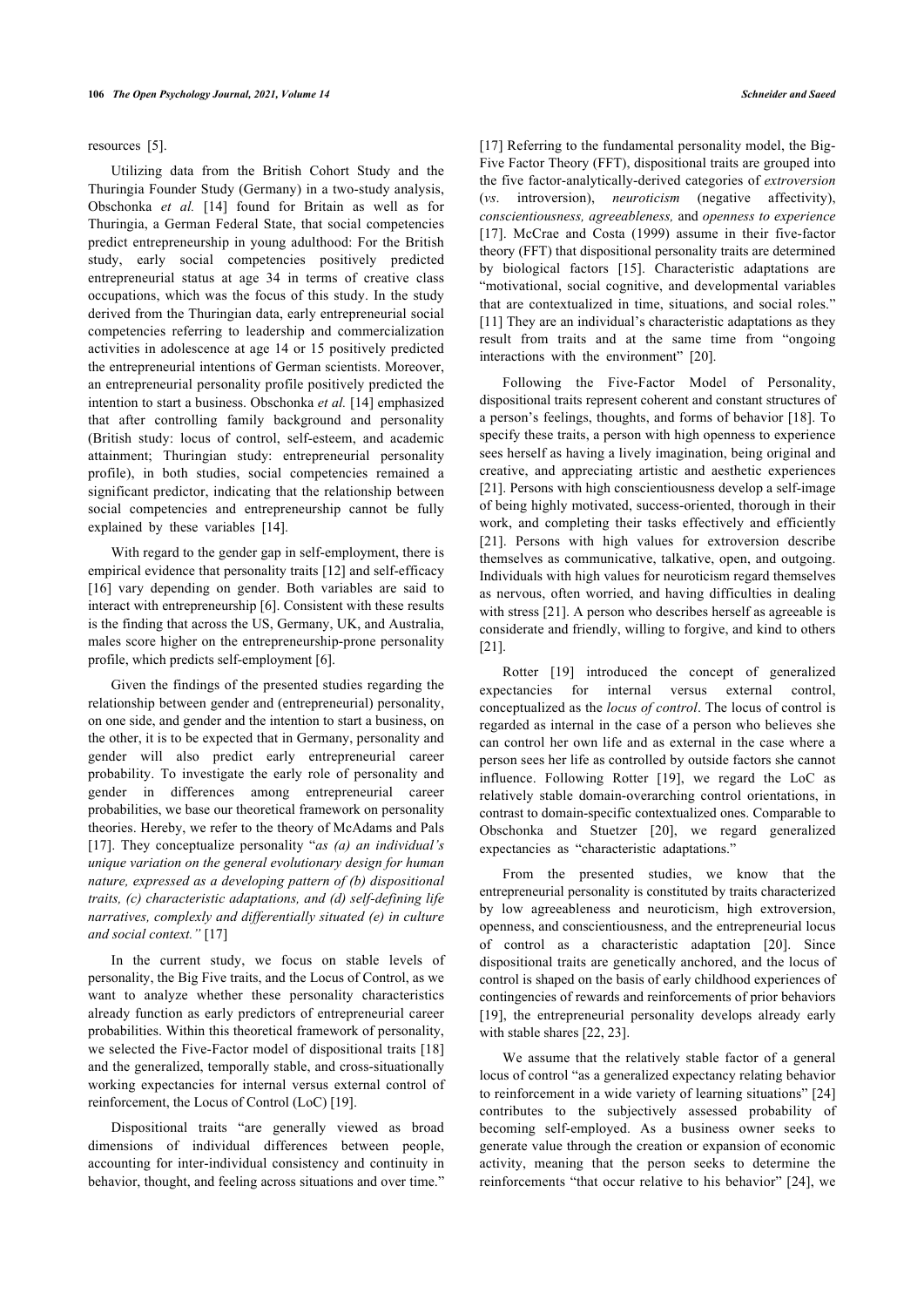regard internal control beliefs, as well as marked aim and planning orientation, as critical individual level success factors.

Hypothesis 1: Higher levels of conscientiousness, extraversion, and openness and lower levels of neuroticism and agreeableness are associated with higher entrepreneurial career probabilities at age 16-17.

Hypothesis 2: The internal locus of control predicts entrepreneurial career probability at age 16-17.

Hypothesis 3: Being female is negatively associated with early entrepreneurial career intention at age 16-17.

Referring to the process of occupational choice, it is important for us to understand this choice as a developmental process. According to Ginzberg *et al.* [\[25](#page-8-14)], choice occurs over the following three periods: The period of fantasy choice (ages 7-11) is marked by inadequate realism in professional wish conceptions, which is hardly characterized by reflection on the occupational requirements. In the period of trial or respectively attempted choice (ages 11-17), the youth brings interests, abilities, and values into the professional choice process. After the 17th year of life, a realistic career choice is made.

As we learned that becoming an entrepreneur is associated with entrepreneurial intentions expressed at age 16 [[11\]](#page-8-0), and a realistic choice of profession typically occurs after the 17th year of life [[25\]](#page-8-14), we chose the age group of 16 to 17-year-olds in our sample, to be able to predict at the earliest possible age the realistically estimated subjective probability of becoming self-employed.

Based on the presented empirical studies and our theoretical framework, we hypothesize that at age 16-17 the subjective probability of becoming self-employed can be positively associated with extroversion, openness and conscientiousness, and negatively associated with agreeableness and neuroticism (Fig. **[1](#page-3-0)**). Regarding the locus of control, we hypothesize that a high internal locus of control will positively impact the subjective probability of becoming self-employed, and gender is negatively associated with the subjective probability of becoming self-employed (Fig. **[1](#page-3-0)**).

# **3. METHODS**

In the context of national and international statistics, there are several collections of statistics, such as, *e.g.,* the Global Entrepreneurship Monitor (GEM), the National Educational Panel Study (NEPS), and the Socio-Economic Panel (Sozioökonomisches Panel: SOEP), which continuously provide statistical data on the subject of entrepreneurship. We focus our study on Germany, and therefore we used data collected in Germany by the Socio-Economic Panel (SOEP), a nationally representative annual follow-up study of private households by the German Institute for Economic Research (Deutsches Institut für Wirtschaftsforschung (DIW). We based our study on the most recent year, 2018. We chose the SOEP dataset as it contains information on youth, the age group between 16 and 17-years old, their individual characteristics, such as dispositional personality traits and locus of control (LoC) [\[26](#page-8-1)]. Moreover, the survey questions included assessments of the subjective probability of becoming self-employed [\[26](#page-8-1)]. This project used multivariate estimation to examine in an exploratory way the effects of individual characteristics on early entrepreneurial career probabilities.

#### **3.1. Measurement of Variables**

We included three variables for the sample members' characteristics in our logit estimates, locus of control, personality traits and gender as our independent variables, and probability of being self-employed as our dependent variable.

*Probability to be self-employed*. The probability of being self-employed is divided into 11 categories, ranging from 0% to be self-employed to 100% to be self-employed.

*Personality traits*. Personality traits were measured with the well-validated German-Big Five questionnaire based on the Ten-Item Personality Inventory (TIPI) [\[27](#page-8-15)] and the established.

<span id="page-3-0"></span>

Fig. (1). Conceptual model (Expected directions of relationships are presented in parentheses).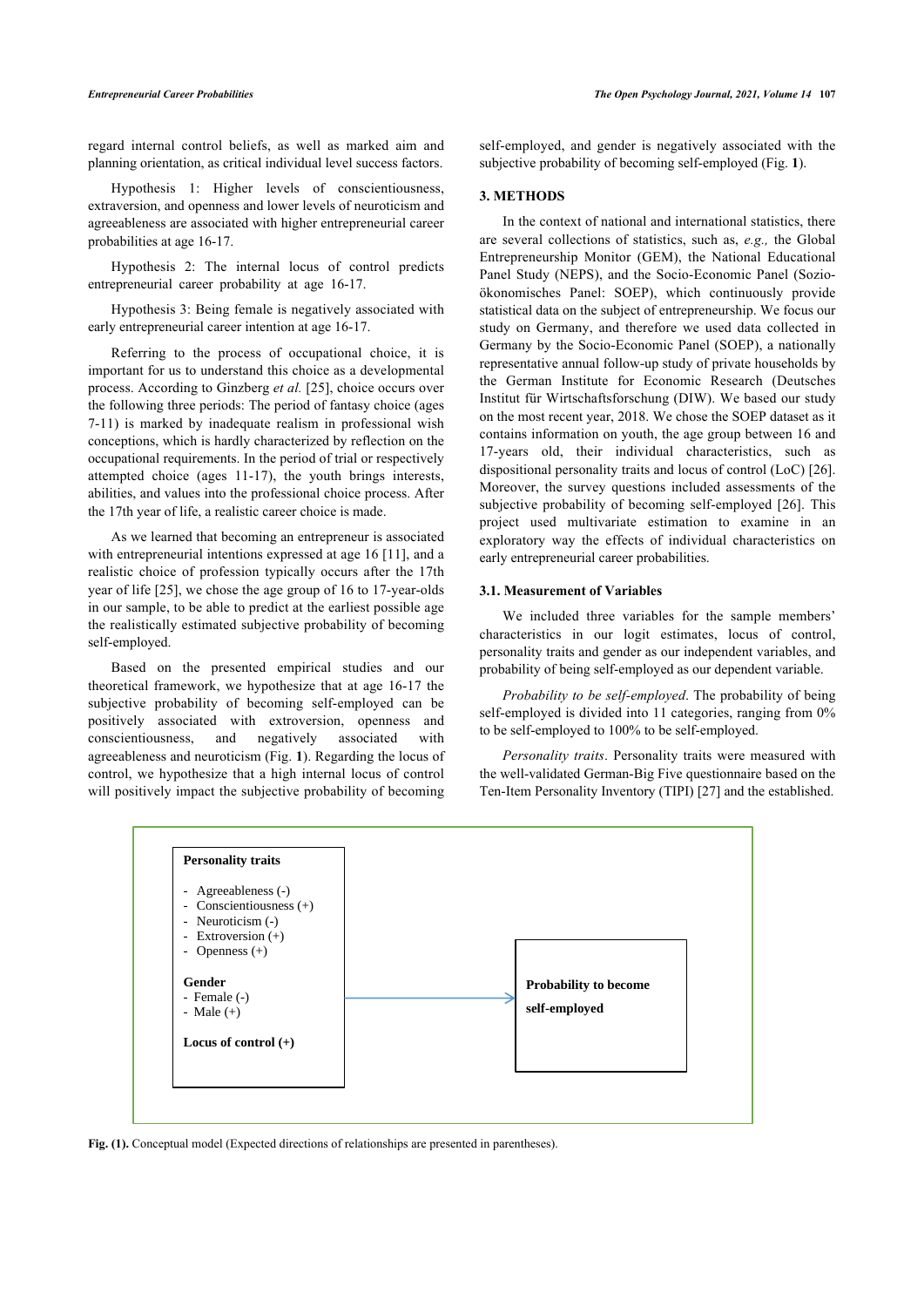*"Big Five" Inventory* (BFI-25) [[28\]](#page-8-16). The participants in the 2018 wave of GSOEP were asked to fill out the Big Five scale based on the Five-Factor Model. Respondents rated their personality on 16 items with four items for the trait of openness (*e.g*., "I am someone who values artistic, aesthetic experiences";  $\alpha$  = .59) and three items for each of the following four traits on a 7-point Likert scale ranging from 1 = *not true for me at all* to 7 = *completely true for me*): agreeableness (*e.g*., "I am forgiving";  $\alpha = .47$ ); conscientiousness (*e.g.*, "I am effective and efficient in completing tasks";  $\alpha = .66$ ); extraversion (*e.g.*, "I am communicative and talkative";  $\alpha$  = .74); and neuroticism (*e.g.*, "I am nervous";  $\alpha$  = .54) [\[21](#page-8-10)]. The Big-Five scale has demonstrated both satisfactory reliability in terms of internal consistency and test-retest stability [[21\]](#page-8-10): The test-retest correlations were .64 for the 3-item version of openness ( $N = 325$ ) and .66 for the 4-item version ( $N = 167$ ); .53 for conscientiousness; .64 for extraversion; .57 for agreeableness; and .62 for neuroticism[[29](#page-8-17)]. Further information on the scale and evidence of reliability and validity in the GSOEP data can be found in studies by Gerlitz and Schupp [[29\]](#page-8-17) and Lang *et al.* [\[30](#page-8-18)].

*Locus of Control*. Locus of Control was evaluated using the Locus of Control Scale developed by Helmut Nolte [[31\]](#page-8-19). The scale includes four dimensions in the original version [[19\]](#page-8-8): 1. Internal locus of control (3 Items), 2. External locus of control (E, 5 Items), 3. Attitudes about fairness or justice (1 Item) and 4. Individual *vs*. collective orientation (1 Item). Although the original version contains 10 items, a set of 7 items can be aggregated into a scale with acceptable internal consistency [[21\]](#page-8-10). The scale ( $\alpha$  = .68) is scored in such a way that higher values indicate an internal locus of control. Respondents rated their locus of control on seven items (e.g., "How my life goes depends on me") on a 7-point Likert scale ranging from  $1 = absolute \nu$  to  $7 = \nu \nu t$  *at all.* Test-retest correlations for the scale-relevant items 1, 2, 3, 5, 7, 8, and 10 were .45, .47, .45, .33, .43, .26, .21, respectively; scale scores correlated .56 [\[21\]](#page-8-10). Further information on the scale and evidence on the reliability and validity of the GSOEP data can be found in the study by Richter *et al.* [\[21](#page-8-10)].

# **3.2. Sample Construction**

The sample consisted of youth between 16-17 years of age in 2018. To predict the probability of becoming an entrepreneur, we used the probability of becoming selfemployed as our dependent variable. The probability of becoming self-employed ranged from 0% to 100%. Our dependent variable is a categorical variable that ranges from 0 to 100. 0 refers to a 0% chance to be self-employed, whereas 100 refers to a 100% probability to be self-employed.

For predicting the probability of being self-employed, we used the variables regarding the locus of control and variables about personal characteristics and gender. The sample descriptive statistics for the variables of interest are shown in Table **[1](#page-4-0)**. To measure the locus of control, we aggregated the scaled variables, as shown in Table **[1](#page-4-0)**, in the main component, while we measured personality traits according to the entrepreneurship-prone personality profile developed by<br>Schmitt-Rodermund [22, 23]. To compute the Schmitt-Rodermund[[22,](#page-8-11) [23\]](#page-8-12). To compute the entrepreneurship-prone personality profile, we calculated the difference between the individual's Big Five profile and the reference profile [[13\]](#page-8-2). Matching the codes to the defining outer limits of the single Big Five traits within an entrepreneurshipprone personality, we first recoded our scale from 0 to 6 instead of 1 to 7[[13](#page-8-2)]. After recoding Big Five scores, the entrepreneurial reference type was defined as the highest possible score (4) on extraversion, conscientiousness, and openness, and the lowest possible score (0) on agreeableness and neuroticism [[13\]](#page-8-2).

We then calculated the "goodness-of-fit" of each person's Big Five profile with respect to the entrepreneurship-prone Big Five profile by squaring the differences between the reference values and the personal values on each of the five scales. These squared differences were summed for each person, and the algebraic sign of this sum was reversed [[13\]](#page-8-2).

The lower the value for agreeableness and neuroticism (M=-56.03 and -41.01, SD=18.24 and 18.59 consecutively) and the higher the value for openness, extraversion, and conscientiousness (M=-71.93, -52.18 and -52.67, SD=32.99, 19.99 and 17.85 consecutively), the better the fit between the person's big five personality profile and the reference value (Table **[1](#page-4-0)**).

In order to measure the reliability and consistency of our independent variables, we applied the Cronbach alpha measure. Our Cronbach's value of 0.62 indicates an acceptable level of reliability, as mentioned in a previous study [[32,](#page-8-20) [33](#page-8-21)].

However, we found a negligible but positive significant relationship between the probability to be self-employed and openness. While most independent variables show positive significant but weak relationships with each other, gender shows only a significant but negative negligible relationship with agreeableness (significance level at 0.05) (Table **[2](#page-5-0)**).

<span id="page-4-0"></span>**Table 1. Descriptive statistics for metric variables of entrepreneurship-prone Big Five personality traits, LoC, and gender.**

| <b>Variables</b>                | Obs. | Mean     | Std. Dev. | Min.    | Max. |
|---------------------------------|------|----------|-----------|---------|------|
| Probability to be self-employed | 455  | 36.42    | 29.26     |         | 100  |
| Agreeableness                   | 568  | $-56.03$ | 18.24     | $-108$  | $-9$ |
| Openness                        | 568  | $-71.93$ | 32.99     | $-144$  | -1   |
| Neuroticism                     | 568  | $-41.01$ | 18.59     | $-108$  | $-2$ |
| Conscientiousness               | 568  | $-52.67$ | 17.85     | $-108$  |      |
| Extraversion                    | 568  | $-52.18$ | 19.99     | $-108$  |      |
| Gender                          | 568  | 1.47     | 0.50      |         |      |
| Locus of control                | 443  |          | 1.48      | $-3.39$ | 4.15 |

Source: SOEP Data [[27\]](#page-8-15), own calculations.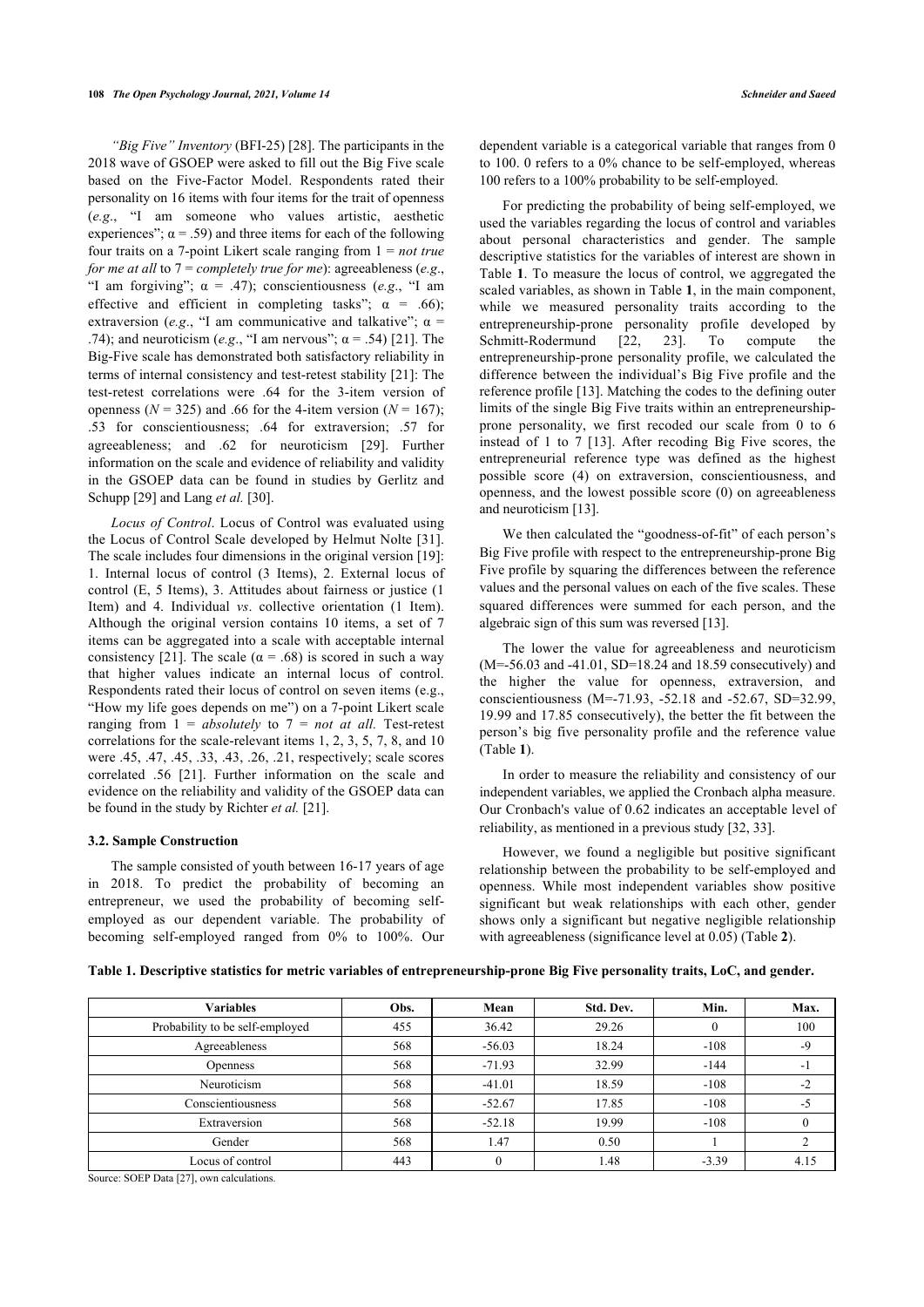<span id="page-5-0"></span>

|  |  |  | <b>Table 2. Correlation table.</b> |  |
|--|--|--|------------------------------------|--|
|--|--|--|------------------------------------|--|

|                                | $\overline{\phantom{0}}$       |          |         |         | 4        | $\mathbf{c}$ | $\mathbf o$ |         |  |
|--------------------------------|--------------------------------|----------|---------|---------|----------|--------------|-------------|---------|--|
|                                | LoC                            |          |         |         |          |              |             |         |  |
| $\sim$<br>∠                    | Extraversion                   | $0.12*$  |         |         |          |              |             |         |  |
|                                | Conscientiousness              | $0.15*$  | $0.34*$ |         |          |              |             |         |  |
| 4                              | <b>Openness</b>                | $0.11*$  | $0.37*$ | $0.27*$ |          |              |             |         |  |
|                                | Neuroticism                    | $-0.12*$ | $0.22*$ | $0.30*$ | $0.17*$  |              |             |         |  |
| 6                              | Agreeableness                  | $0.18*$  | $0.39*$ | $0.28*$ | $0.32*$  | $0.36*$      |             |         |  |
| $\mathbf{r}$                   | Gender                         | $-0.004$ | $-0.10$ | $-0.05$ | $-0.10$  | $-0.10$      | $-0.10*$    |         |  |
| 8                              | Probability of self-employment | 0.02     | $-0.04$ | $-0.10$ | $-0.15*$ | $-0.03$      | $-0.05$     | $-0.10$ |  |
| $0 \dots 0$ $0 \in \mathbb{R}$ |                                |          |         |         |          |              |             |         |  |

Source: SOEP Data [[27\]](#page-8-15), own calculations.

#### **4. ANALYSIS**

We employed a multinomial logistic model to study the impact of the locus of control, personality characteristics, and gender on the probability of being self-employed in Germany in 2018 (Table **[3](#page-5-1)**). The multinomial logistic regression shows the impact of our independent variables on each category of the dependent variable; that is, each categorical percentage to be self-employed. The ten categories of our dependent variables are represented by each model, such that model 1 represents the result of 10% of being self-employed, model 2 represents 20%, and so on.

# **5. EMPIRICAL RESULTS**

Extraversion has a significant impact on the self-assessed probability of being self-employed at 10%- and 20%-ages levels. Thus, extraversion significantly predicts a low selfassessed chance to become an entrepreneur. The one-point increase in extraversion resulted in 0.31 and 0.24 respective increase in the multinomial log-odds for youth who were assigned 10% and 20% likelihood of becoming self-employed relative to 0% of becoming self-employed, while holding other variables in the model constant (the estimated multinomial logodds are significant at the 5% significance level). Conscientiousness was found to have a significant effect on 40% of the probability of being self-employed. This positive effect was reflected in the increase in the multinomial log-odds of 40% of being self-employed by 0.03 for a point increase in conscientiousness while holding other variables in the model constant (the estimated multinomial log-odds are significant at the 5% significance level).

While agreeableness and neuroticism showed no significant effect on the probability of being self-employed, openness showed a significant negative effect on the 80% and 90% relative to 0% of the probability of being self-employed. Thus, openness is negatively associated with a highly probable assessment of youth to become self-employed. For a point increase in openness resulted in a 0.02 decrease in the multinomial logit odds for assigned 80% and 90% probability to become self-employed relative to 0% to be self-employed, while holding other variables in the model constant (the estimated multinomial log-odds are significant at the 5% significance level).

<span id="page-5-1"></span>For the locus of control, we found a significant positive

effect on the self-assessed probability to become selfemployed. However, this effect is only significant when the probability of being self-employed as self-assessed by youth is 90%.

If youth increased their LoC by one point, the multinomial log-odds for 90% probability of being self-employed, a probability that can be regarded as most likely to happen, relative to 0% of being self-employed, would be expected to increase by 0.50, while holding other variables in the model constant (the estimated multinomial log-odds are significant at the 5% significance level).

The impact of gender was only significant on a medium level (40%) probability of being self-employed. The multinomial logit estimate for females compared to males was 0.93 higher for 40% relative to 0% of the probability of being self-employed, given that other predictors were kept constant (the estimated multinomial log-odds are significant at the 5% significance level).

In terms of our hypotheses, we can state for our first hypothesis that, on the one hand, conscientiousness and extraversion show positive significant multinomial log-odds with the probability of being self-employed (with 40% and 10% and 20% of the probability to be self-employed consecutively), while openness shows negative significant multinomial log-odds with the probability of being selfemployed (with 90%, 80% and 20% probability of being selfemployed consecutively). On the other hand, agreeableness and neuroticism show insignificant and inconsistent negative signs among all probabilities to be self-employed. Therefore, our first hypothesis is partially supported. Since the locus of control shows positive and significant results with the multinomial log-odds to be self-employed (with 90% of the probability to be self-employed), our second hypothesis is supported. However, our third hypothesis is not supported, as being a female shows positive significant multinomial log-odds to be self-employed (with 40% of the probability of being selfemployed).

Since our model has a multilevel categorical dependent variable, we employed the Hosmer-Lemeshow Test (HLT) to evaluate the goodness of fit for multinomial logistic regression [[34](#page-8-9)]. According to the P-value (0.844), we did not reject the null hypothesis (Table **[4](#page-6-0)**). This shows that the fitted model is correct and fits the data well.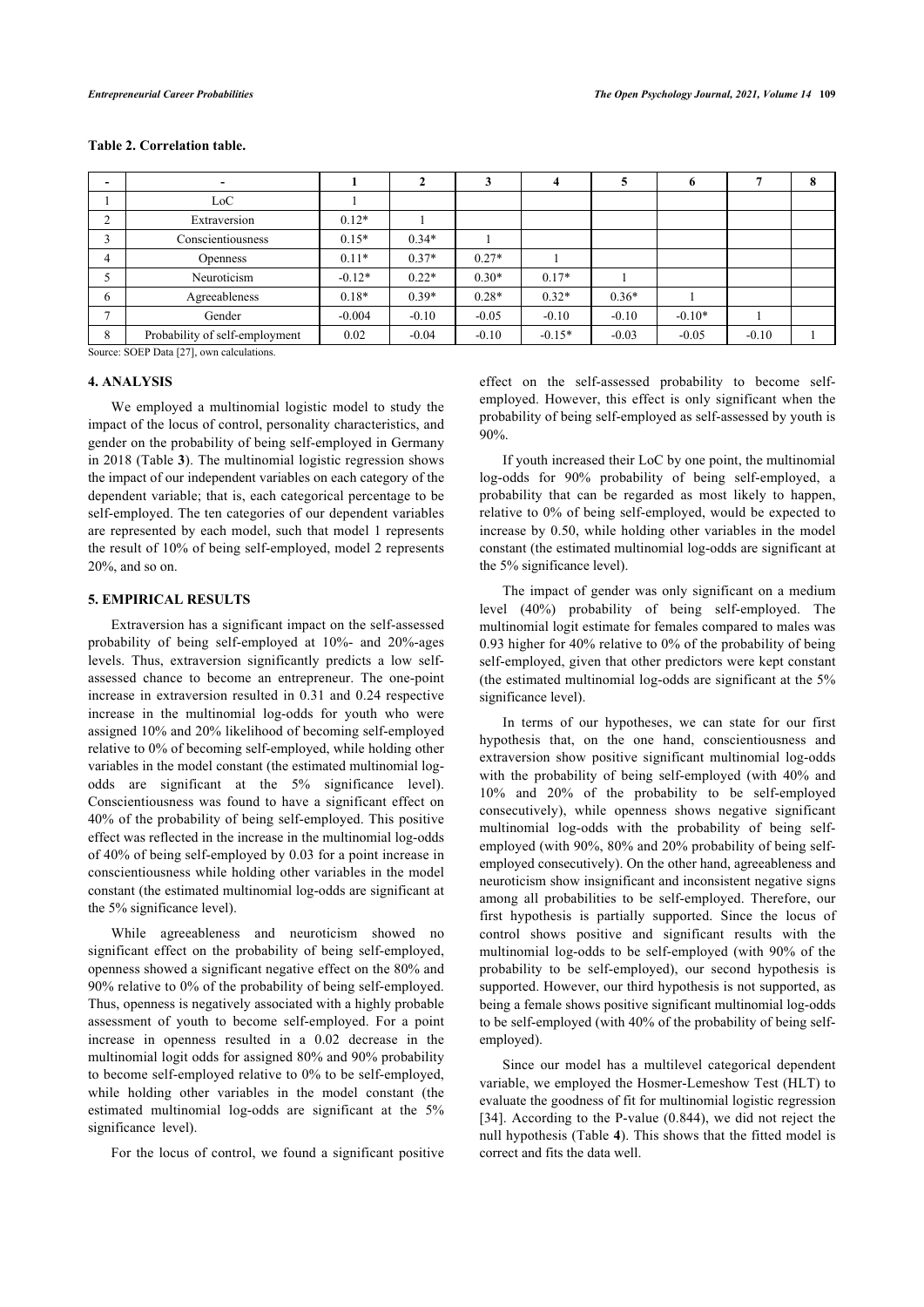| <b>Variables</b>              | <b>Multinomial log odds</b>               |                                                                         |                             |                         |                                            |                                                         |                         |                                         |                          |                                                             |
|-------------------------------|-------------------------------------------|-------------------------------------------------------------------------|-----------------------------|-------------------------|--------------------------------------------|---------------------------------------------------------|-------------------------|-----------------------------------------|--------------------------|-------------------------------------------------------------|
| $0\%$ to be self-<br>employed | Base outcome                              |                                                                         |                             |                         |                                            |                                                         |                         |                                         |                          |                                                             |
|                               | Model 1<br>$10\%$ to be<br>self-employed] | Model 2<br>$120\%$ to be<br>self-employed] self-employed] self-employed | Model 3<br>$\int$ 30% to be | Model 4<br>$140%$ to be | Model 5<br>$150\%$ to be<br>self-employed] | Model 6<br>$[60%$ to be<br>self-employed] self-employed | Model 7<br>$170%$ to be | Model 8<br>180% to be<br>self-employed] | Model 9<br>$[90\%$ to be | Model 10<br>$[100\%$ to be<br>self-employed] self-employed] |
| Locus of control              | $-0.01$                                   | $-0.09$                                                                 | 0.09                        | 0.19                    | 0.08                                       | $-0.16$                                                 | 0.27                    | $-0.10$                                 | $0.50*$                  | $-0.33$                                                     |
| Extraversion                  | $10.03**$                                 | $0.02 *$                                                                | 0.020                       | 0.02                    | 0.02                                       | 0.02                                                    | 0.02                    | 0.023                                   | 0.01                     | $-0.002$                                                    |
| Conscientiousness             | $-0.01$                                   | 0.005                                                                   | 0.016                       | $0.03*$                 | $-0.004$                                   | 0.01                                                    | $-0.01$                 | 0.01                                    | $-0.02$                  | $-0.03$                                                     |
| Openness                      | $-0.002$                                  | $-0.001$                                                                | 0.006                       | $-0.01$                 | $-0.008$                                   | $-0.02$                                                 | $-0.01$                 | $-0.02*$                                | $-0.02*$                 | $-0.001$                                                    |
| Neuroticism                   | $-0.02$                                   | 0.011                                                                   | $-0.01$                     | 0.002                   | 0.003                                      | 0.004                                                   | 0.008                   | 0.01                                    | 0.03                     | $-0.03$                                                     |
| Agreeableness                 | $-0.005$                                  | $-0.01$                                                                 | $-0.01$                     | $-0.005$                | 0.003                                      | $-0.013$                                                | $-0.008$                | $-0.02$                                 | 0.004                    | $-0.015$                                                    |
| Female                        | $-0.14$                                   | $-0.20$                                                                 | 0.13                        | $0.93*$                 | $-0.11$                                    | $-0.62$                                                 | $-0.47$                 | 0.47                                    | 0.26                     | $-0.21$                                                     |
| Constant                      | $-1.03$                                   | $-0.09$                                                                 | 0.29                        | 0.02                    | 0.21                                       | $-1.8$                                                  | $-1.28$                 | -1.69                                   | $-2.8*$                  | $-6.2***$                                                   |
| $\overline{N}$                | 432                                       |                                                                         |                             |                         |                                            |                                                         |                         |                                         |                          |                                                             |
| Pseudo R2                     | 0,0508                                    |                                                                         |                             |                         |                                            |                                                         |                         |                                         |                          |                                                             |
| Log likelihood                | -918.41354                                |                                                                         |                             |                         |                                            |                                                         |                         |                                         |                          |                                                             |
| LR Chi <sup>2</sup>           | 98.26                                     |                                                                         |                             |                         |                                            |                                                         |                         |                                         |                          |                                                             |
| Prob> $chi^2$                 | 0.0146                                    |                                                                         |                             |                         |                                            |                                                         |                         |                                         |                          |                                                             |

#### **Table 3. Predictors of the subjectively estimated probability of becoming self-employed: multinomial logistic model.**

Notes: \*\*\*  $p \le 0.01$ , \*\* $p \le 0.01$ , \* $p \le 0.05$ , Standard errors in parentheses. Source: SOEP Data [[27\]](#page-8-15), own calculations.

#### <span id="page-6-0"></span>**Table 4. Goodness-of-fit test for a multinomial logistic regression model: Hosmer-Lemeshow test (HLT).**

| <b>Dependent variables</b> | Probability of being self-employed |  |  |  |
|----------------------------|------------------------------------|--|--|--|
| Number of observations     | 432                                |  |  |  |
| Base outcome value         |                                    |  |  |  |
| Number of outcome values   |                                    |  |  |  |
| Number of groups           | 10                                 |  |  |  |
| Chi-squared statistic      | 67.269                             |  |  |  |
| Degrees of freedom         | 80                                 |  |  |  |
| $Prob > chi-squared$       | 0.844                              |  |  |  |

Source: SOEP Data [[27\]](#page-8-15), own calculations.

#### **6. DISCUSSION**

The purpose of this paper was to study early individuallevel factors that affect the subjective probability of becoming an entrepreneur for German adolescents aged between 16-17 years. To predict the probability of becoming self-employed, we used a principal component of seven variables that implies the locus of control, a measurement of the entrepreneurshipprone personality profile to indicate the big five personality characteristics and gender.

The multinomial logit model reveals a significant positive impact of the locus of control on 90% of the probability of being self-employed and a significant positive impact of being female and exhibiting conscientiousness on 40% of the probability of being self-employed. Thus, being a female can only have a significant impact on 40% of the probability of being self-employed. Additionally, showing extraversion has a significant positive impact on a relatively lower level of the self-assessed probability (10% and 20% of the probability) of being self-employed. These results confirm our hypothesis regarding the positive influence of these personality traits and LoC on the probability of being self-employed.

Contrary to our hypothesis, openness was found to have no significant effect or a significant negative effect on 80% and 90% of the probability of being self-employed. Similarly, agreeableness and neuroticism were found to have no significant effect on any of the categorical percentages to be self-employed. Thus, our results provided more support for hypotheses related to the locus of control than those related to personality traits and gender. Antonic *et al*. [[35\]](#page-8-10) found similar results regarding the non-significance effect of neuroticism, arguing that neuroticism and conscientiousness were not very relevant for entrepreneurs, as being systematic and efficient does not necessarily lead to being an entrepreneur. Hachana *et al.* [\[36\]](#page-8-22) also found that agreeableness does not affect entrepreneurial intention, as successful entrepreneurs are often introverted and disagreeable. They explained that entrepreneurs sometimes benefit from being manipulative and suspicious in the light of the rapidly changing entrepreneurial environment. Additionally, the negative effect of openness on the probability of being self-employed is due to the fact that we studied potential entrepreneurs and not practicing entrepreneurs, as Kerr *et al.* [[37\]](#page-8-23) found that potential entrepreneurs are less open than practicing entrepreneurs.

Therefore, the study has three theoretical implications: Firstly, assuming that, following Schmitt-Rodermund [[11\]](#page-8-0), the entrepreneurial personality is characterized by higher conscientiousness, extraversion, openness, lower neuroticism, and agreeableness. We need a deeper understanding of why, unexpectedly, agreeableness and neuroticism were found to have no significant effect on any of the categorical percentage of proneness to be self-employed, and openness was found to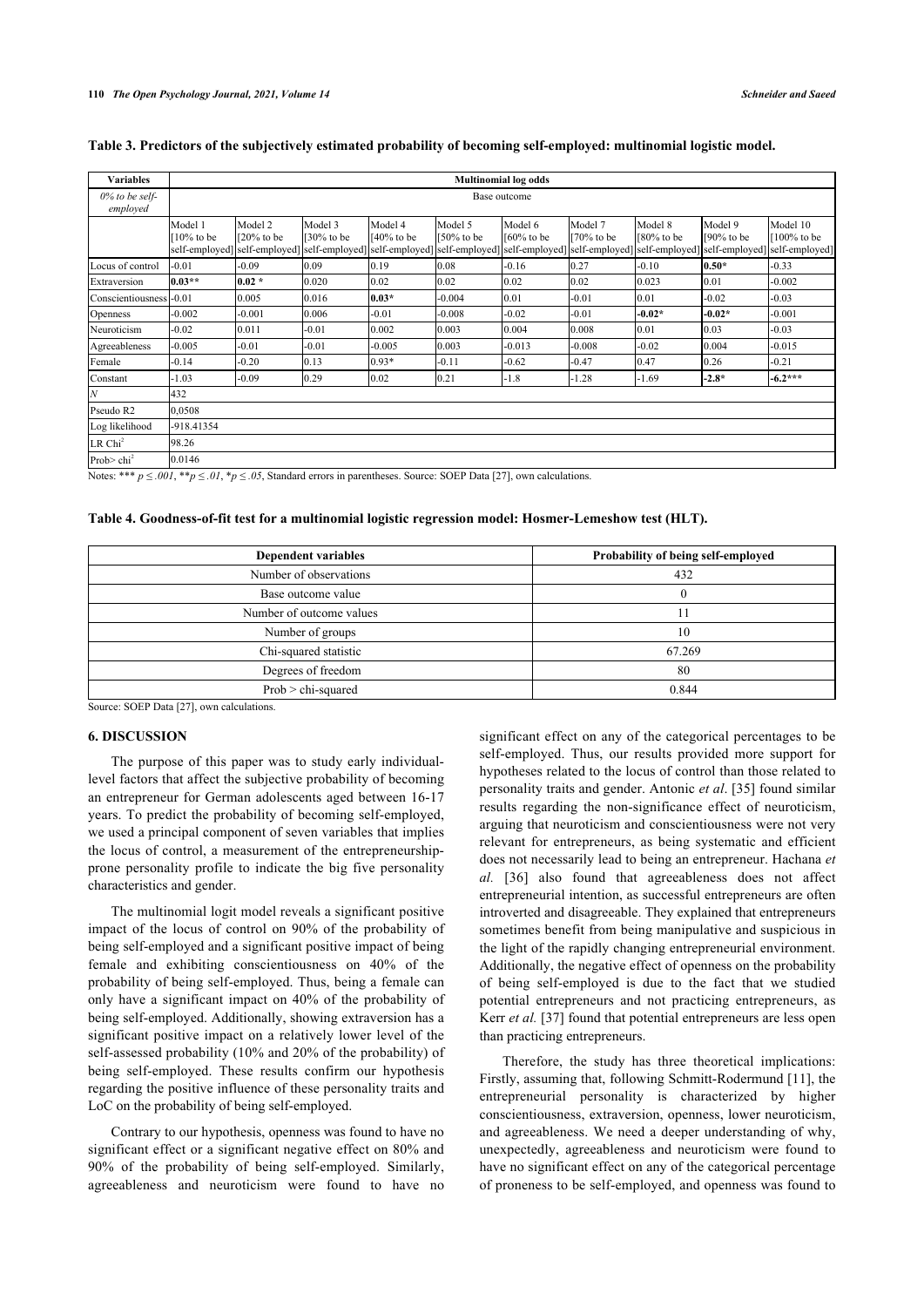have no significant effect or a significant negative effect on 80% and 90% probability of being self-employed. The differences between the predicting personality factors of students or entrepreneurs and those of adolescents might be due to (1) the quality of the occupational assessment in terms of being realistic at the age of 16, (2) the question itself of assessing the probability of becoming self-employed as a way of anticipating career changes ("How likely is it that you will experience the following career changes?"), and (3) the development of personality characteristics during the transition from adolescence to adulthood, which is characterized by significant life changes. Following Kerr, Kerr, and Xu [\[37](#page-8-23)], we therefore still need to consider that it is an open question whether "individuals with a given set of personality traits selected into entrepreneurship, or whether individuals developed the traits endogenously after becoming entrepreneurs." Future research is needed to investigate the stability and dynamics of occupational assessment, as well as the predictors from a longitudinal perspective.

Secondly, in line with the results of the secondary investigation of the Terman Longitudinal Study conducted by Schmitt-Rodermund *et al.* [[11\]](#page-8-0), it is of particular interest to analyze the impact of the personality traits which not only empirically [[11](#page-8-0)] but also theoretically result in context-related characteristic adaptations; here, entrepreneurial competencies. These are thought to affect entrepreneurship-prone occupational interests.

<span id="page-7-0"></span>Thirdly, against the background of the Big Five model proposed by McCrae and Costa [\[15\]](#page-8-4), which modeled broad individual differences into factor-analytically-derived categories, a functional analytic perspective, proposed by Julius Kuhl's Personality-System-Theory [\[38\]](#page-8-24), might enrich the theoretical foundation in entrepreneurship research by taking a more dynamic and complex perspective on the personality, as "the entrepreneurial intention" is a "developmental outcome" [\[5\]](#page-7-4).

<span id="page-7-3"></span><span id="page-7-2"></span><span id="page-7-1"></span>Regarding the practical implications of the current study, the relatively stable locus of control, with its early impact on a highly probable entrepreneurial career selection expressed at the age between 16 and 17, requires pedagogical stimulation already during childhood.

# <span id="page-7-4"></span>**CONCLUSION**

<span id="page-7-6"></span><span id="page-7-5"></span>To the best of our knowledge, this research is the first study of the entire German ecosystem where personality traits of adolescents were investigated for their influence on the subjective probability of becoming an entrepreneur. With our study, we were able to contribute to the present body of personality models explaining early adolescent entrepreneurial career preferences with a model that refers to a representative sample of adolescents in German society.

# **LIMITATIONS**

<span id="page-7-7"></span>However, we must interpret the findings in light of several difficulties because the current study was subject to data limitations: According to the developmental perspective of occupational choice, a choice can be understood as a long-term process in which self-concept and occupational preferences

develop interactively. To gain a deeper understanding of the developmental process of becoming an entrepreneur, research would benefit from a methodological approach that is sensitive to these long-term changes. The most recent version of the SOEP-Core data contains no data on personality factors and occupational assessment for adolescents younger than 16 and older than 17 years.

Applying a theoretical developmental perspective would require a longitudinal methodological approach. We have had difficulty creating a panel sample, as we cannot follow the same individuals across the years to investigate the stability of personality factors, locus of control, and the assessed probability of becoming self-employed and long-term effects. Results may be biased because of younger sample members who are still unable to make realistic choices.

# **CONSENT FOR PUBLICATION**

Not applicable.

#### **FUNDING**

None.

# **CONFLICT OF INTEREST**

The authors declare no conflict of interest, financial or otherwise.

#### **ACKNOWLEDGEMENTS**

Declared none.

#### **REFERENCES**

- [1] Ahmad N, Seymour R. Defining Entrepreneurial Activity: Definitions Supporting Frameworks for Data Collection. OECD Statistics Working Papers 2008.
- [2] Sternberg R, Gorynia-Pfeffer N, Wallisch M, Baharian A, Stolz L, von Bloh J. Global Entrepreneurship Monitor Unternehmensgründungen im weltweiten Vergleich Länderbericht Deutschland 2019/2020. RKW Kompetenzzentrum 2020.
- [3] Gómez-Araujo E, Bayon MC. Socio-cultural factors and youth entrepreneurship in rural regions. RBGN 2017; 19(64): 200-18. [\[http://dx.doi.org/10.7819/rbgn.v0i0.2695](http://dx.doi.org/10.7819/rbgn.v0i0.2695)]
- [4] Obschonka M, Silbereisen RK, Schmitt-Rodermund E. Explaining entrepreneurial behavior: Dispositional personality traits, growth of personal entrepreneurial resources, and business idea generation. Career Dev Q 2012; 60: 178-90.
	- [\[http://dx.doi.org/10.1002/j.2161-0045.2012.00015.x\]](http://dx.doi.org/10.1002/j.2161-0045.2012.00015.x)
- [5] Obschonka M, Silbereisen RK, Schmitt-Rodermund E. Entrepreneurial intention as developmental outcome. J Vocat Behav 2010; 77: 63-72. [\[http://dx.doi.org/10.1016/j.jvb.2010.02.008\]](http://dx.doi.org/10.1016/j.jvb.2010.02.008)
- [6] Obschonka M, Schmitt-Rodermund E, Terracciano A. Personality and the gender gap in self-employment: A multi-nation study. PLoS One 2014; 9(8)e103805

[\[http://dx.doi.org/10.1371/journal.pone.0103805\]](http://dx.doi.org/10.1371/journal.pone.0103805) [PMID: [25089706\]](http://www.ncbi.nlm.nih.gov/pubmed/25089706)

- [7] Alharbi J, Almahdi H, Mosbah A. The impact of entrepreneurship education programs (eeps) on the entrepreneurial attitudes among higher education students. Int J. Man. Eco Soc Sci 2018; 7(3): 245-71. [\[http://dx.doi.org/10.32327/IJMESS.7.3.2018.16](http://dx.doi.org/10.32327/IJMESS.7.3.2018.16)]
- [8] Ferri L, Ginesti G, Spano R, Zampella A. Exploring factors motivating entrepreneurial intentions: The case of Italian university students. Int J Train Dev 2019; 23(3): 202-20. [\[http://dx.doi.org/10.1111/ijtd.12158](http://dx.doi.org/10.1111/ijtd.12158)]
- [9] Whidya Utami C. Attitude, subjective norms, perceived behavior, entrepreneurship education and self-efficacy toward entrepreneurial intention university student in indonesia. Euro Res Stud J 2017; 0(2A): 475-95.
- [10] Schoon I, Duckworth K. Who becomes an entrepreneur? Early life experiences as predictors of entrepreneurship. Dev Psychol 2012;